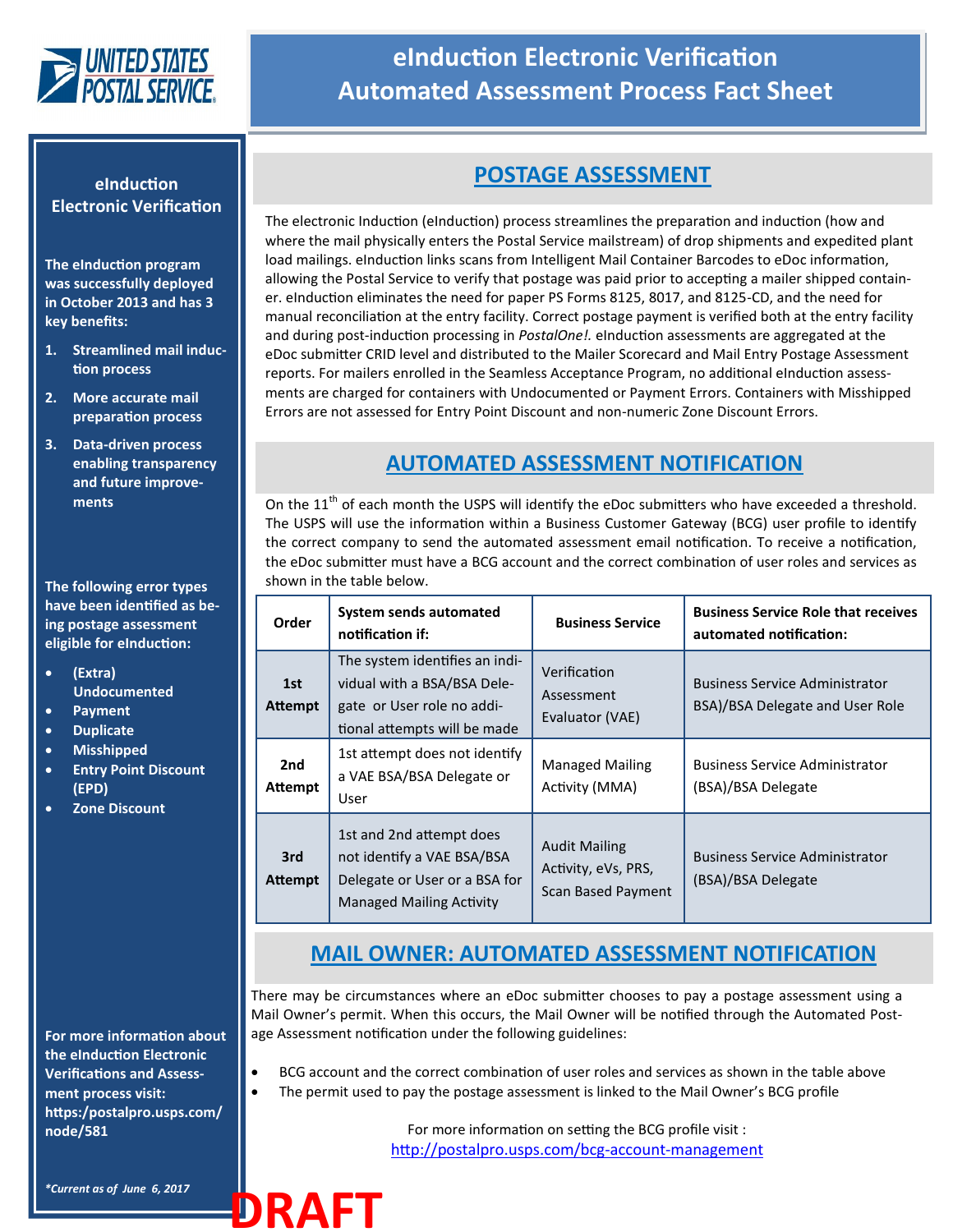# **eInduction Verification Explanations**

| Verification/<br><b>Threshold</b>              | <b>Explanation</b>                                                                                                                                                                                                                                                                                                                                                                      | <b>Threshold</b> |
|------------------------------------------------|-----------------------------------------------------------------------------------------------------------------------------------------------------------------------------------------------------------------------------------------------------------------------------------------------------------------------------------------------------------------------------------------|------------------|
| (Extra) Undocumented                           | Logged when a scanned Intelligent Mail container barcode (IMcb)<br>$\bullet$<br>is not found in any eDoc or is included in an eDoc and associated<br>to a postage statement in estimated (EST) status<br>Containers will be flagged as Undocumented 10 days after the<br>$\bullet$<br>scan date/time if no eDoc has been uploaded or if the postage<br>statement is still in EST status | 0%               |
| Payment                                        | Logged when the postage statements for a scanned container are<br>not in FIN or FPP status                                                                                                                                                                                                                                                                                              | 0%               |
| Duplicate                                      | Logged when the same IMcb is used on two or more containers<br>$\bullet$<br>within 45 days of the eDoc Postage Statement Mailing Date<br>An error is logged for the second and any subsequent containers<br>received on a different appointments greater than 5 hours after the<br>initial appointment                                                                                  | .17%             |
| Mishipped                                      | Logged when the container is scanned at an incorrect entry loca-<br>$\bullet$<br>tion, per the Mail Direction File<br>The correct entry location is based on the Container Destination<br>$\bullet$<br>ZIP and container-level entry facility type provided in the eDoc<br>Misshipped Errors are only logged on containers that claim a des-<br>$\bullet$<br>tination entry discount    | 1.05%            |
| Zone Discount<br>(Periodicals and BPM<br>Only) | Logged when one or more pieces on a container claim a lower<br>entry Zone than the Zone calculated between the location where<br>the container was entered and the destination from the eDoc<br>Zones are defined using the Postal Service Zone chart<br>$\bullet$<br>Zone Discount Errors are only logged on containers that claim a<br>Zone Discount                                  | .01%             |
| <b>Entry Point Discount</b>                    | Logged when one or more pieces on a container claim an entry<br>٠<br>discount level that is not available at the location where the con-<br>tainer was entered<br>The Mail Direction File defines the available entry discount levels<br>$\bullet$<br>for each entry location<br>EPD Errors are only logged on containers that claim a destination<br>$\bullet$<br>entry discount       | .5%              |